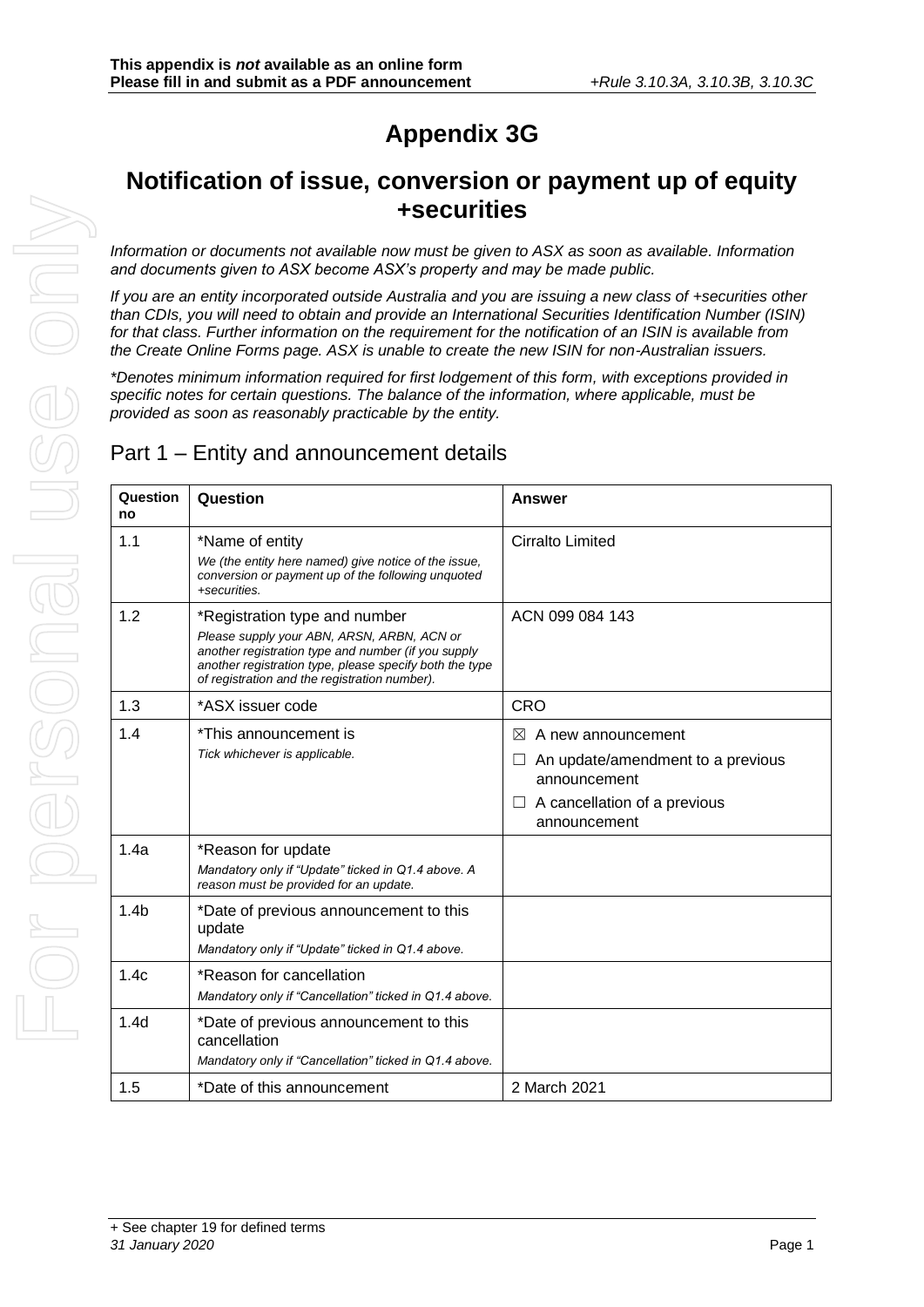### Part 2 – Type of issue

| Question<br>No.    | Questi                                                                                                                |
|--------------------|-----------------------------------------------------------------------------------------------------------------------|
| 2.1                | $*$ The +<br>notifica<br>Select w<br>If you wi<br>securitie<br>for each                                               |
|                    |                                                                                                                       |
| 2.2a.1             | Please<br>options<br>+conve<br>(includi<br>availab<br>Answer<br>"securitie<br>exercise<br>converte                    |
| 2.2a.2             | And the<br>other +<br>conver<br>Answer i<br>"securitie<br>exercise<br>converte<br>Note: If t<br>date the<br>convertil |
| 2.2 <sub>b.1</sub> | Please<br>paid +s<br>(includi<br>availab<br>Answer<br>"partly pa<br>are not t                                         |
| 2.2 <sub>b.2</sub> | And the<br>up:<br>Answer                                                                                              |

| Question<br>No.    | Question                                                                                                                                                                                                                                                                                                             | Answer                                                                                                                                                                                                                                                                                                                                                                                                                                                                                                                                                                                             |
|--------------------|----------------------------------------------------------------------------------------------------------------------------------------------------------------------------------------------------------------------------------------------------------------------------------------------------------------------|----------------------------------------------------------------------------------------------------------------------------------------------------------------------------------------------------------------------------------------------------------------------------------------------------------------------------------------------------------------------------------------------------------------------------------------------------------------------------------------------------------------------------------------------------------------------------------------------------|
| 2.1                | *The +securities the subject of this<br>notification are:<br>Select whichever item is applicable.<br>If you wish to notify ASX of different types of issues of<br>securities, please complete a separate Appendix 3G<br>for each type of issue.                                                                      | +Securities issued as a result of options<br>being exercised or other +convertible<br>+securities being converted and that are<br>not to be quoted on ASX<br>Partly paid +securities that have been<br>$\Box$<br>fully paid up and that are not to be<br>quoted on ASX<br>$\Box$ +Securities issued under an +employee<br>incentive scheme that are not being<br>immediately quoted on ASX<br>$\boxtimes$ Other [please specify]<br>If you have selected 'other' please provide the<br>circumstances of the issue here:<br>Options issued pursuant to lead manager<br>mandate for capital raising. |
| 2.2a.1             | Please state the number and type of<br>options that were exercised or other<br>+convertible securities that were converted<br>(including their ASX security code if<br>available)?<br>Answer this question if your response to Q2.1 is<br>"securities issued as a result of options being                            |                                                                                                                                                                                                                                                                                                                                                                                                                                                                                                                                                                                                    |
|                    | exercised or other convertible securities being<br>converted and that are not to be quoted on ASX".                                                                                                                                                                                                                  |                                                                                                                                                                                                                                                                                                                                                                                                                                                                                                                                                                                                    |
| 2.2a.2             | And the date the options were exercised or<br>other +convertible securities were<br>converted:<br>Answer this question if your response to Q2.1 is<br>"securities issued as a result of options being<br>exercised or other convertible securities being<br>converted and that are not to be quoted on ASX".         |                                                                                                                                                                                                                                                                                                                                                                                                                                                                                                                                                                                                    |
|                    | Note: If this occurred over a range of dates, enter the<br>date the last of the options was exercised or<br>convertible securities was converted.                                                                                                                                                                    |                                                                                                                                                                                                                                                                                                                                                                                                                                                                                                                                                                                                    |
| 2.2 <sub>b.1</sub> | Please state the number and type of partly<br>paid +securities that were fully paid up<br>(including their ASX security code if<br>available)?<br>Answer this question if your response to Q2.1 is<br>"partly paid securities that have been paid up and that<br>are not to be quoted on ASX".                       |                                                                                                                                                                                                                                                                                                                                                                                                                                                                                                                                                                                                    |
| 2.2 <sub>b.2</sub> | And the date the +securities were fully paid<br>up:<br>Answer this question if your response to Q2.1 is<br>"partly paid securities that have been paid up and that<br>are not to be quoted on ASX".<br>Note: If this occurred over a range of dates, enter the<br>date the last of the securities was fully paid up. |                                                                                                                                                                                                                                                                                                                                                                                                                                                                                                                                                                                                    |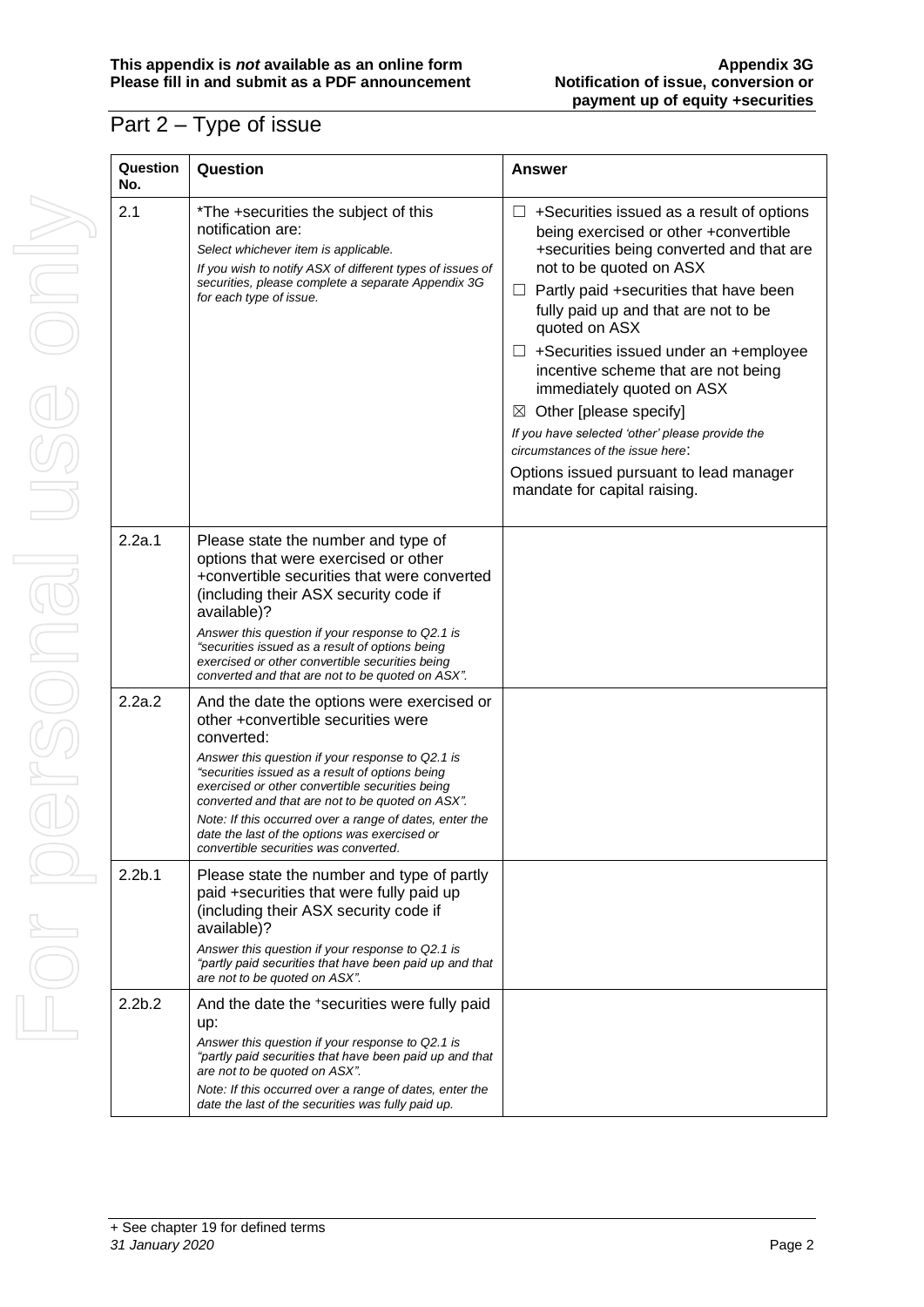| 2.2c.1   | Please state the number and type of<br>+securities (including their ASX security<br>code) issued under an +employee<br>incentive scheme that are not being<br>immediately quoted on ASX<br>Answer this question if your response to Q2.1 is<br>"securities issued under an employee incentive<br>scheme that are not being immediately quoted on<br>ASX".                                                                                                                                                                                                                                                                             |                           |                                                          |                                                                                                                                                                                                                                                                                          |
|----------|---------------------------------------------------------------------------------------------------------------------------------------------------------------------------------------------------------------------------------------------------------------------------------------------------------------------------------------------------------------------------------------------------------------------------------------------------------------------------------------------------------------------------------------------------------------------------------------------------------------------------------------|---------------------------|----------------------------------------------------------|------------------------------------------------------------------------------------------------------------------------------------------------------------------------------------------------------------------------------------------------------------------------------------------|
| 2.2c.2   | *Please attach a document or provide<br>details of a URL link for a document lodged<br>with ASX detailing the terms of the<br>+employee incentive scheme or a<br>summary of the terms.<br>Answer this question if your response to Q2.1 is<br>"securities issued under an employee incentive<br>scheme that are not being immediately quoted on<br>ASX".                                                                                                                                                                                                                                                                              |                           |                                                          |                                                                                                                                                                                                                                                                                          |
| 2.2c.3   | *Are any of these +securities being issued<br>to +key management personnel (KMP) or<br>an +associate<br>Answer this question if your response to Q2.1 is<br>"securities issued under an employee incentive<br>scheme that are not being immediately quoted on<br>ASX".                                                                                                                                                                                                                                                                                                                                                                |                           | Yes or No                                                |                                                                                                                                                                                                                                                                                          |
| 2.2c.3.a | *Provide details of the recipients and the number of +securities issued to each of them.<br>Answer this question if your response to Q2.1 is "securities issued under an employee incentive scheme that are<br>not being immediately quoted on ASX" and your response to Q2.2c.3 is "Yes". Repeat the detail in the table<br>below for each KMP involved in the issue. If the securities are being issued to the KMP, repeat the name of the<br>KMP or insert "Same" in "Name of registered holder". If the securities are being issued to an associate of a KMP,<br>insert the name of the associate in "Name of registered holder". |                           |                                                          |                                                                                                                                                                                                                                                                                          |
|          | Name of KMP                                                                                                                                                                                                                                                                                                                                                                                                                                                                                                                                                                                                                           | Name of registered holder |                                                          | Number of +securities                                                                                                                                                                                                                                                                    |
|          |                                                                                                                                                                                                                                                                                                                                                                                                                                                                                                                                                                                                                                       |                           |                                                          |                                                                                                                                                                                                                                                                                          |
| 2.2d.1   | *The purpose(s) for which the entity is<br>issuing the +securities is:<br>Answer this question if your response to Q2.1 is<br>"Other".<br>You may select one or more of the items in the list.                                                                                                                                                                                                                                                                                                                                                                                                                                        |                           | ⊠<br>Additional details:<br>mandate for capital raising. | $\Box$ To raise additional working capital<br>To fund the retirement of debt<br>To pay for the acquisition of an asset<br>[provide details below]<br>To pay for services rendered<br>[provide details below]<br>Other [provide details below]<br>Options issued pursuant to lead manager |
| 2.2d.2   | Please provide any further information<br>needed to understand the circumstances in<br>which you are notifying the issue of these<br>+securities to ASX, including (if applicable)<br>why the issue of the +securities has not<br>been previously announced to the market<br>in an Appendix 3B<br>You must answer this question if your response to                                                                                                                                                                                                                                                                                   |                           |                                                          |                                                                                                                                                                                                                                                                                          |

For personal use only For personal use onny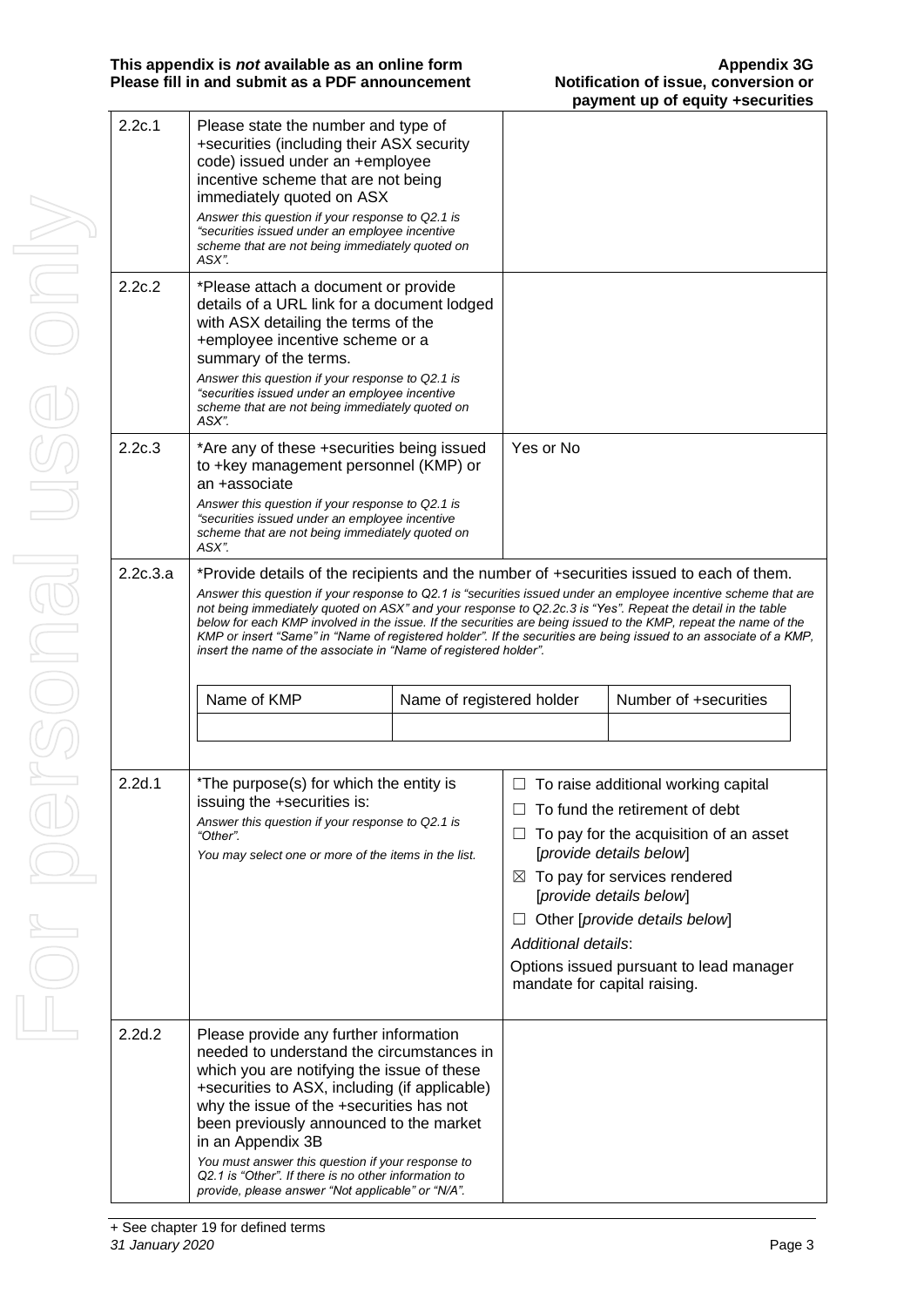| 2.3 | *The +securities being issued are:<br>Tick whichever is applicable | $\Box$ Additional +securities in an existing<br>unquoted class that is already recorded<br>by ASX ("existing class") |
|-----|--------------------------------------------------------------------|----------------------------------------------------------------------------------------------------------------------|
|     |                                                                    | $\boxtimes$ New +securities in an unquoted class<br>that is not yet recorded by ASX ("new<br>class")                 |

## Part 3A – number and type of +securities being issued (existing class)

*Answer the questions in this part if your response to Q2.3 is "existing class".*

| Question<br>No. | Question                                                                                                                                                                                                                                                                                                                                                                                                                              | <b>Answer</b> |
|-----------------|---------------------------------------------------------------------------------------------------------------------------------------------------------------------------------------------------------------------------------------------------------------------------------------------------------------------------------------------------------------------------------------------------------------------------------------|---------------|
| 3A.1            | *ASX security code & description                                                                                                                                                                                                                                                                                                                                                                                                      |               |
| 3A.2            | *Number of +securities being issued                                                                                                                                                                                                                                                                                                                                                                                                   |               |
| 3A.3a           | *Will the +securities being issued rank<br>equally in all respects from their issue date<br>with the existing issued +securities in that<br>class?                                                                                                                                                                                                                                                                                    |               |
| 3A.3b           | *Is the actual date from which the<br>+securities will rank equally (non-ranking<br>end date) known?<br>Answer this question if your response to Q3A.3a is<br>" $No$ ".                                                                                                                                                                                                                                                               |               |
| 3A.3c           | *Provide the actual non-ranking end date<br>Answer this question if your response to Q3A.3a is<br>"No" and your response to Q3A.3b is "Yes".                                                                                                                                                                                                                                                                                          |               |
| 3A.3d           | *Provide the estimated non-ranking end<br>period<br>Answer this question if your response to Q3A.3a is<br>"No" and your response to Q3A.3b is "No".                                                                                                                                                                                                                                                                                   |               |
| 3A.3e           | *Please state the extent to which the<br>+securities do not rank equally:<br>in relation to the next dividend,<br>$\bullet$<br>distribution or interest payment; or                                                                                                                                                                                                                                                                   |               |
|                 | for any other reason<br>$\bullet$<br>Answer this question if your response to Q3A.3a is<br>" $No$ ".<br>For example, the securities may not rank at all, or may<br>rank proportionately based on the percentage of the<br>period in question they have been on issue, for the<br>next dividend, distribution or interest payment; or they<br>may not be entitled to participate in some other event,<br>such as an entitlement issue. |               |

### Part 3B – number and type of +securities being issued (new class)

*Answer the questions in this part if your response to Q2.3 is "new class".*

| Question<br>No. | Question              | Answer                                                |
|-----------------|-----------------------|-------------------------------------------------------|
| 3B.1            | *Security description | Options - Exercise price: \$0.135 Expiry:<br>02/03/24 |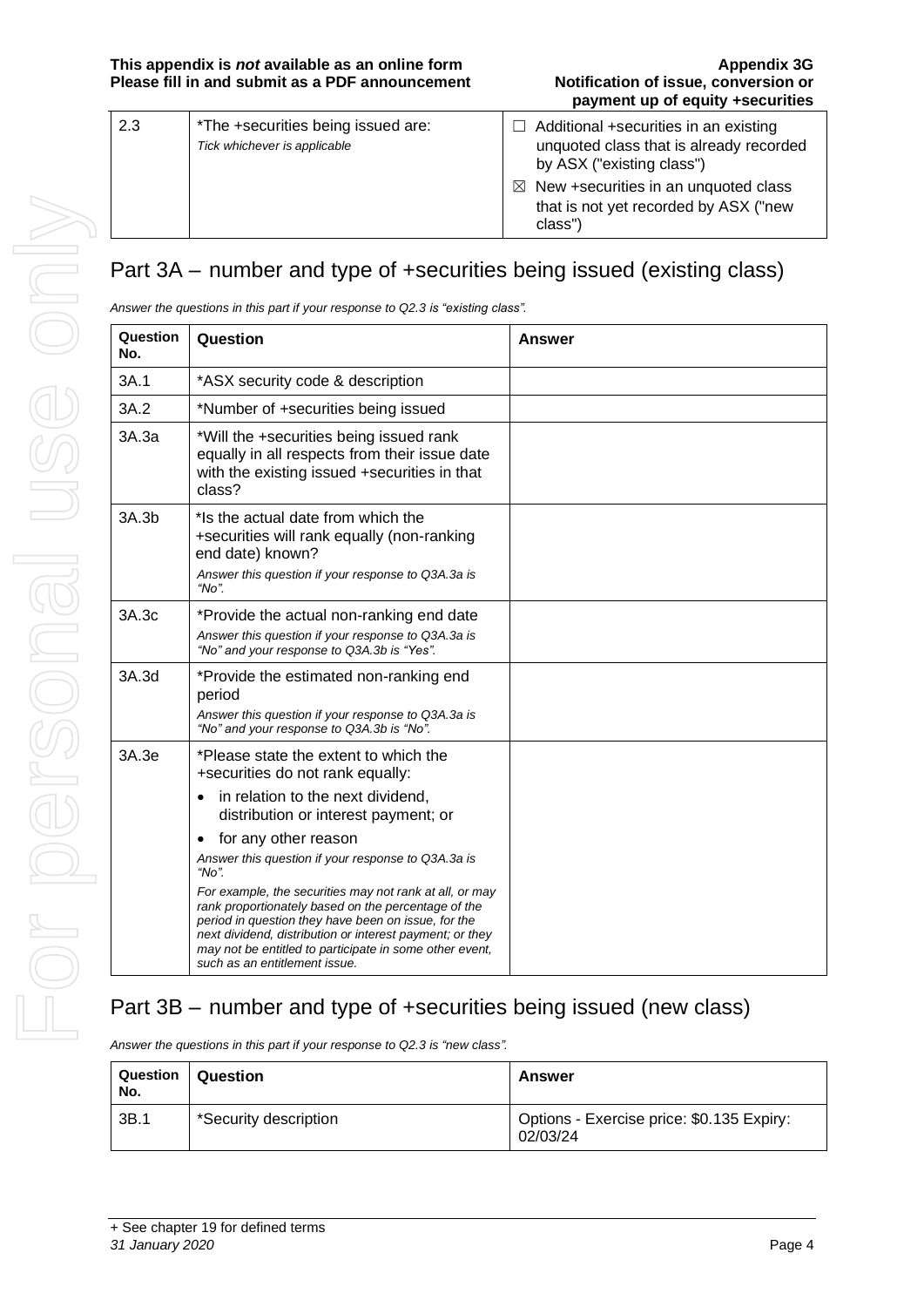### **This appendix is** *not* **available as an online form<br>
<b>Please fill in and submit as a PDF announcement Alternative Motification of issue, conversion or Please fill in and submit as a PDF announcement**

# **payment up of equity +securities**

|     | 3B.2  | *Security type                                                                                                                                                              | Ordinary fully or partly paid shares/units |
|-----|-------|-----------------------------------------------------------------------------------------------------------------------------------------------------------------------------|--------------------------------------------|
|     |       | Select one item from the list that best describes the<br>securities the subject of this form. This will determine<br>more detailed questions to be asked about the security | Options<br>⊠                               |
|     |       |                                                                                                                                                                             | +Convertible debt securities               |
|     |       | later in this section. Select "ordinary fully or partly paid<br>shares/units" for stapled securities or CDIs. For interest                                                  | Non-convertible +debt securities           |
|     |       | rate securities, please select the appropriate choice                                                                                                                       | Redeemable preference shares/units         |
| NIC |       | from either "Convertible debt securities" or "Non-<br>convertible debt securities". Select "Other" for                                                                      | Other<br>$\Box$                            |
|     |       | performance shares/units and performance<br>options/rights or if the selections available in the list do                                                                    |                                            |
|     |       | not appropriately describe the security being issued.                                                                                                                       |                                            |
|     | 3B.3  | <b>ISIN code</b>                                                                                                                                                            |                                            |
|     |       | Answer this question if you are an entity incorporated<br>outside Australia and you are issuing a new class of                                                              |                                            |
|     |       | securities other than CDIs. See also the note at the top                                                                                                                    |                                            |
|     |       | of this form.                                                                                                                                                               |                                            |
|     | 3B.4  | *Number of +securities being issued                                                                                                                                         | 50,000,000                                 |
|     | 3B.5a | *Will all the +securities issued in this class                                                                                                                              | Yes                                        |
|     |       | rank equally in all respects from the issue<br>date?                                                                                                                        |                                            |
|     | 3B.5b | *Is the actual date from which the                                                                                                                                          |                                            |
|     |       | +securities will rank equally (non-ranking                                                                                                                                  |                                            |
|     |       | end date) known?                                                                                                                                                            |                                            |
|     |       | Answer this question if your response to Q3B.5a is<br>"No".                                                                                                                 |                                            |
|     | 3B.5c | *Provide the actual non-ranking end date                                                                                                                                    |                                            |
|     |       | Answer this question if your response to Q3B.5a is<br>"No" and your response to Q3B.5b is "Yes".                                                                            |                                            |
|     | 3B.5d | *Provide the estimated non-ranking end<br>period                                                                                                                            |                                            |
|     |       | Answer this question if your response to Q3B.5a is<br>"No" and your response to Q3B.5b is "No".                                                                             |                                            |
|     | 3B.5e | *Please state the extent to which the<br>+securities do not rank equally:                                                                                                   |                                            |
|     |       | in relation to the next dividend,<br>٠<br>distribution or interest payment; or                                                                                              |                                            |
|     |       | for any other reason<br>٠                                                                                                                                                   |                                            |
|     |       | Answer this question if your response to Q3B.5a is<br>"No".                                                                                                                 |                                            |
|     |       | For example, the securities may not rank at all, or may                                                                                                                     |                                            |
|     |       | rank proportionately based on the percentage of the<br>period in question they have been on issue, for the                                                                  |                                            |
|     |       | next dividend, distribution or interest payment; or they                                                                                                                    |                                            |
|     |       | may not be entitled to participate in some other event,<br>such as an entitlement issue.                                                                                    |                                            |
|     | 3B.6  | Please attach a document or provide a URL                                                                                                                                   |                                            |
|     |       | link for a document lodged with ASX setting                                                                                                                                 |                                            |
|     |       | out the material terms of the +securities<br>being issued                                                                                                                   |                                            |
|     |       | You may cross reference a disclosure document, PDS,                                                                                                                         |                                            |
|     |       | information memorandum, investor presentation or<br>other announcement with this information provided it                                                                    |                                            |
|     |       | has been released to the ASX Market Announcements<br>Platform.                                                                                                              |                                            |
|     |       |                                                                                                                                                                             |                                            |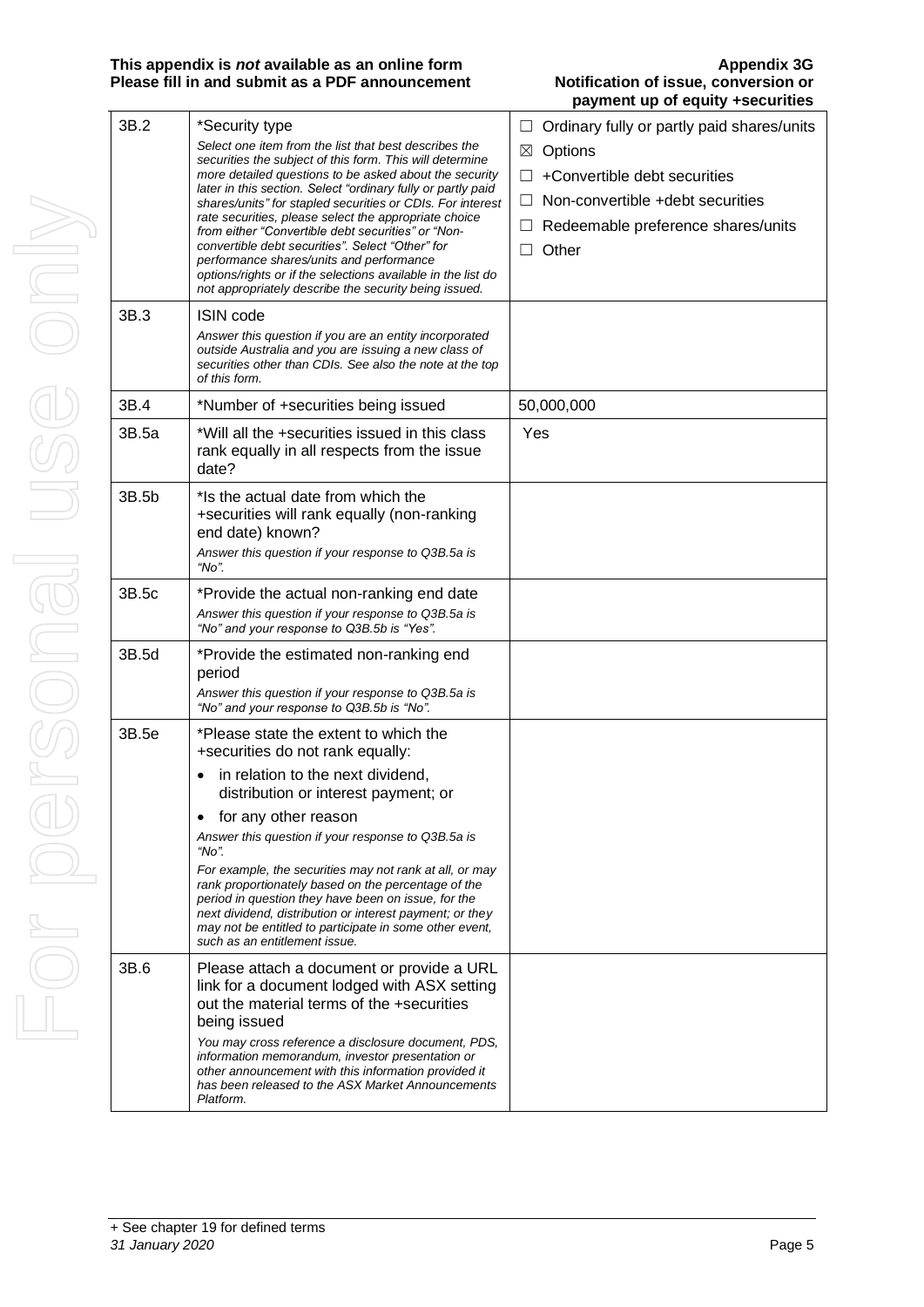| 3B.7  | *Have you received confirmation from ASX<br>that the terms of the +securities are<br>appropriate and equitable under listing rule<br>6.1?<br>Answer this question only if you are an ASX Listing.<br>(ASX Foreign Exempt Listings and ASX Debt Listings<br>do not have to answer this question).<br>If your response is "No" and the securities have any<br>unusual terms, you should approach ASX as soon as<br>possible for confirmation under listing rule 6.1 that the<br>terms are appropriate and equitable. | Yes or No  |
|-------|--------------------------------------------------------------------------------------------------------------------------------------------------------------------------------------------------------------------------------------------------------------------------------------------------------------------------------------------------------------------------------------------------------------------------------------------------------------------------------------------------------------------|------------|
| 3B.8a | Ordinary fully or partly paid shares/units details<br>Answer the questions in this section if you selected this security type in your response to Question 3B.2.                                                                                                                                                                                                                                                                                                                                                   |            |
|       | *+Security currency<br>This is the currency in which the face amount of an<br>issue is denominated. It will also typically be the<br>currency in which distributions are declared.                                                                                                                                                                                                                                                                                                                                 |            |
|       | *Will there be CDIs issued over the<br>+securities?                                                                                                                                                                                                                                                                                                                                                                                                                                                                | Yes or No  |
|       | *CDI ratio<br>Answer this question if you answered "Yes" to the<br>previous question. This is the ratio at which CDIs can<br>be transmuted into the underlying security (e.g. 4:1<br>means 4 CDIs represent 1 underlying security<br>whereas 1:4 means 1 CDI represents 4 underlying<br>securities).                                                                                                                                                                                                               | X:Y        |
|       | *Is it a partly paid class of +security?                                                                                                                                                                                                                                                                                                                                                                                                                                                                           | Yes or No  |
|       | *Paid up amount: unpaid amount<br>Answer this question if answered "Yes" to the<br>previous question.                                                                                                                                                                                                                                                                                                                                                                                                              | X:Y        |
|       | The paid up amount represents the amount of<br>application money and/or calls which have been paid<br>on any security considered 'partly paid'                                                                                                                                                                                                                                                                                                                                                                     |            |
|       | The unpaid amount represents the unpaid or yet to be<br>called amount on any security considered 'partly<br>paid'.<br>The amounts should be provided per the security<br>currency (e.g. if the security currency is AUD, then the<br>paid up and unpaid amount per security in AUD).                                                                                                                                                                                                                               |            |
|       | *Is it a stapled +security?                                                                                                                                                                                                                                                                                                                                                                                                                                                                                        | Yes or No  |
|       | This is a security class that comprises a number of<br>ordinary shares and/or ordinary units issued by<br>separate entities that are stapled together for the<br>purposes of trading.                                                                                                                                                                                                                                                                                                                              |            |
| 3B.8b | <b>Option details</b><br>Answer the questions in this section if you selected this security type in your response to Question 3B.2.                                                                                                                                                                                                                                                                                                                                                                                |            |
|       |                                                                                                                                                                                                                                                                                                                                                                                                                                                                                                                    |            |
|       | *+Security currency<br>This is the currency in which the exercise price is<br>payable.                                                                                                                                                                                                                                                                                                                                                                                                                             | <b>AUD</b> |
|       | *Exercise price<br>The price at which each option can be exercised and<br>convert into the underlying security. If there is no<br>exercise price please answer as \$0.00.<br>The exercise price should be provided per the<br>security currency (i.e. if the security currency is AUD,<br>the exercise price should be expressed in AUD).                                                                                                                                                                          | \$0.135    |
|       | *Expiry date<br>The date on which the options expire or terminate.                                                                                                                                                                                                                                                                                                                                                                                                                                                 | 02/03/24   |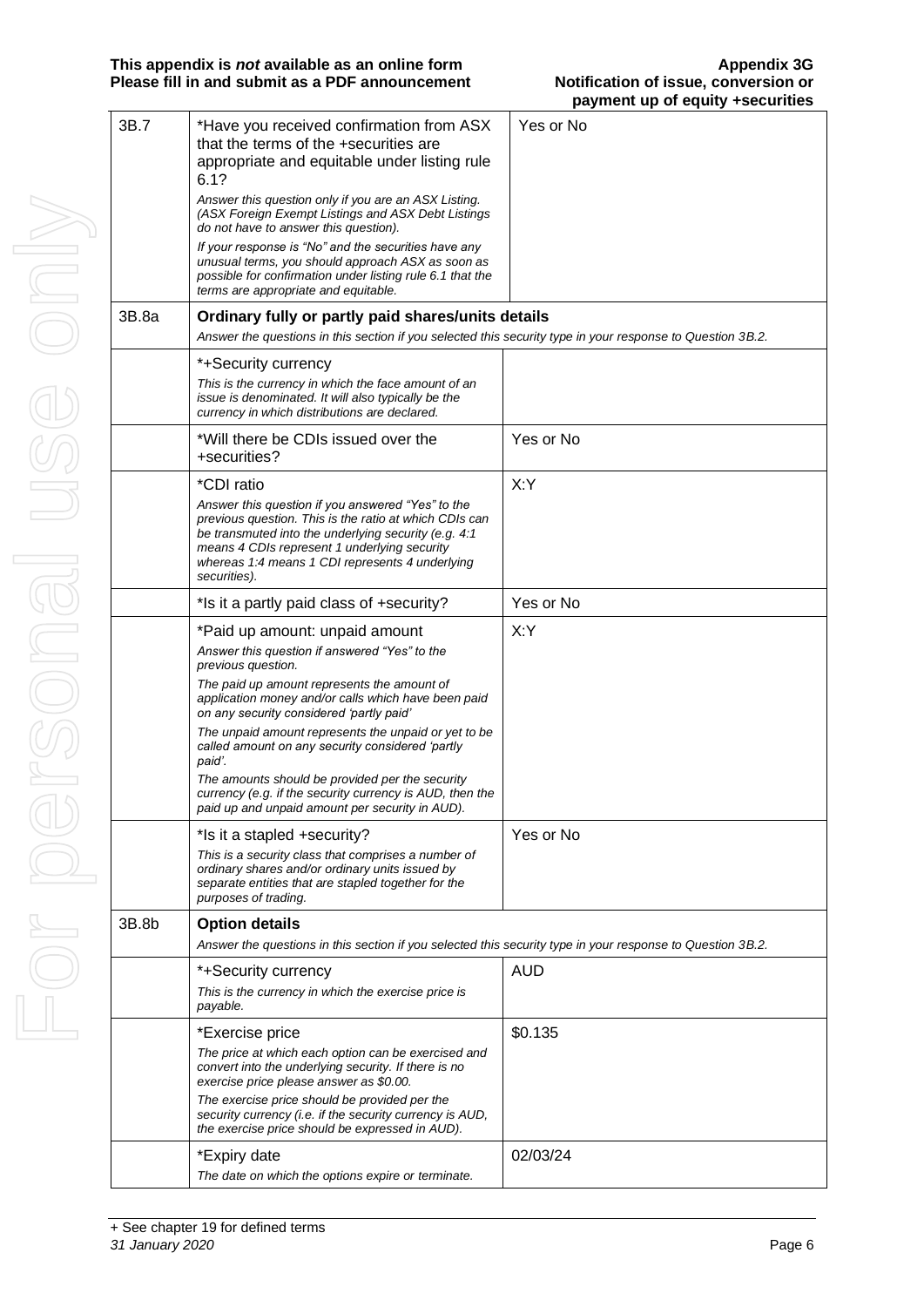|       |                                                                                                                                                                                                                                                                                                                                                                                     | payment up or equity +securities                                                                            |
|-------|-------------------------------------------------------------------------------------------------------------------------------------------------------------------------------------------------------------------------------------------------------------------------------------------------------------------------------------------------------------------------------------|-------------------------------------------------------------------------------------------------------------|
|       | *Details of the number and type of<br>+security (including its ASX security code if<br>the +security is quoted on or recorded by<br>ASX) that will be issued if an option is<br>exercised<br>For example, if the option can be exercised to receive<br>one fully paid ordinary share with ASX security code<br>ABC, please insert "One fully paid ordinary share<br>$(ASX:ABC)^*$ . | One fully paid ordinary share (ASX:CRO)                                                                     |
| 3B.8c | Details of non-convertible +debt securities, +convertible debt securities, or<br>redeemable preference shares/units                                                                                                                                                                                                                                                                 |                                                                                                             |
|       | Answer the questions in this section if you selected one of these security types in your response to Question<br>3B.2.                                                                                                                                                                                                                                                              |                                                                                                             |
|       | Debt and Hybrid Securities" for further information on certain terms used in this section                                                                                                                                                                                                                                                                                           | Refer to Guidance Note 34 and the "Guide to the Naming Conventions and Security Descriptions for ASX Quoted |
|       | *Type of +security                                                                                                                                                                                                                                                                                                                                                                  | Simple corporate bond<br>ш                                                                                  |
|       | Select one item from the list                                                                                                                                                                                                                                                                                                                                                       | Non-convertible note or bond                                                                                |
|       |                                                                                                                                                                                                                                                                                                                                                                                     | Convertible note or bond                                                                                    |
|       |                                                                                                                                                                                                                                                                                                                                                                                     | Preference share/unit                                                                                       |
|       |                                                                                                                                                                                                                                                                                                                                                                                     | Capital note<br>ப                                                                                           |
|       |                                                                                                                                                                                                                                                                                                                                                                                     | Hybrid security                                                                                             |
|       |                                                                                                                                                                                                                                                                                                                                                                                     | Other<br>$\perp$                                                                                            |
|       | *+Security currency<br>This is the currency in which the face value of the<br>security is denominated. It will also typically be the<br>currency in which interest or distributions are paid.                                                                                                                                                                                       |                                                                                                             |
|       | Face value<br>This is the principal amount of each security.<br>The face value should be provided per the security<br>currency (i.e. if security currency is AUD, then the<br>face value per security in AUD).                                                                                                                                                                      |                                                                                                             |
|       | *Interest rate type                                                                                                                                                                                                                                                                                                                                                                 | Fixed rate<br>$\perp$                                                                                       |
|       | Select one item from the list                                                                                                                                                                                                                                                                                                                                                       | <b>Floating rate</b>                                                                                        |
|       | Select the appropriate interest rate type per the terms<br>of the security. Definitions for each type are provided<br>in the Guide to the Naming Conventions and Security<br>Descriptions for ASX Quoted Debt and Hybrid<br><b>Securities</b>                                                                                                                                       | $\Box$ Indexed rate                                                                                         |
|       |                                                                                                                                                                                                                                                                                                                                                                                     | Variable rate<br>$\perp$                                                                                    |
|       |                                                                                                                                                                                                                                                                                                                                                                                     | Zero coupon/no interest                                                                                     |
|       |                                                                                                                                                                                                                                                                                                                                                                                     | Other                                                                                                       |
|       | Frequency of coupon/interest payments                                                                                                                                                                                                                                                                                                                                               | Monthly<br>$\Box$                                                                                           |
|       | per year                                                                                                                                                                                                                                                                                                                                                                            | Quarterly                                                                                                   |
|       | Select one item from the list.                                                                                                                                                                                                                                                                                                                                                      | Semi-annual                                                                                                 |
|       |                                                                                                                                                                                                                                                                                                                                                                                     | Annual                                                                                                      |
|       |                                                                                                                                                                                                                                                                                                                                                                                     | No coupon/interest payments                                                                                 |
|       |                                                                                                                                                                                                                                                                                                                                                                                     | Other<br>$\perp$                                                                                            |
|       | First interest payment date                                                                                                                                                                                                                                                                                                                                                         |                                                                                                             |
|       | A response is not required if you have selected "No<br>coupon/interest payments" in response to the<br>question above on the frequency of coupon/interest<br>payments                                                                                                                                                                                                               |                                                                                                             |
|       | Interest rate per annum                                                                                                                                                                                                                                                                                                                                                             | % p.a.                                                                                                      |
|       | Answer this question if the interest rate type is fixed.                                                                                                                                                                                                                                                                                                                            |                                                                                                             |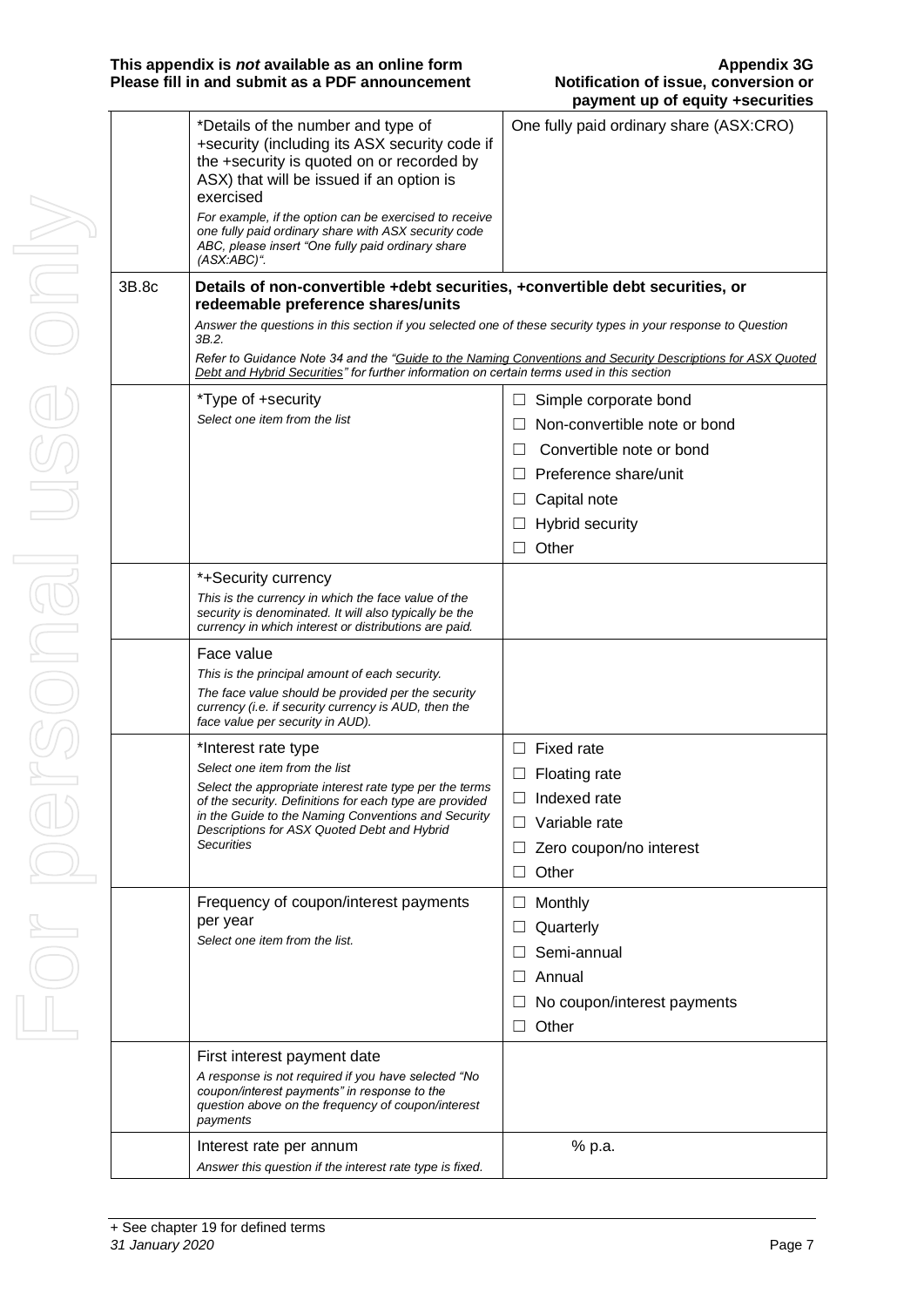| *Is the interest rate per annum estimated<br>at this time?                                                                                                                                                                                                                                                                                                                                                                                                                                                                                                                                                                                                                                                                         | Yes or No                                                                                                  |
|------------------------------------------------------------------------------------------------------------------------------------------------------------------------------------------------------------------------------------------------------------------------------------------------------------------------------------------------------------------------------------------------------------------------------------------------------------------------------------------------------------------------------------------------------------------------------------------------------------------------------------------------------------------------------------------------------------------------------------|------------------------------------------------------------------------------------------------------------|
| Answer this question if the interest rate type is fixed.                                                                                                                                                                                                                                                                                                                                                                                                                                                                                                                                                                                                                                                                           |                                                                                                            |
| If the interest rate per annum is estimated,<br>then what is the date for this information to<br>be announced to the market (if known)<br>Answer this question if the interest rate type is fixed<br>and your response to the previous question is "Yes".<br>Answer "Unknown" if the date is not known at this<br>time.                                                                                                                                                                                                                                                                                                                                                                                                            |                                                                                                            |
| *Does the interest rate include a reference<br>rate, base rate or market rate (e.g. BBSW<br>or CPI)?<br>Answer this question if the interest rate type is floating<br>or indexed                                                                                                                                                                                                                                                                                                                                                                                                                                                                                                                                                   | Yes or No                                                                                                  |
| *What is the reference rate, base rate or<br>market rate?<br>Answer this question if the interest rate type is floating<br>or indexed and your response to the previous<br>question is "Yes".                                                                                                                                                                                                                                                                                                                                                                                                                                                                                                                                      |                                                                                                            |
| *Does the interest rate include a margin<br>above the reference rate, base rate or<br>market rate?<br>Answer this question if the interest rate type is floating<br>or indexed.                                                                                                                                                                                                                                                                                                                                                                                                                                                                                                                                                    | Yes or No                                                                                                  |
| *What is the margin above the reference<br>rate, base rate or market rate (expressed<br>as a percent per annum)<br>Answer this question if the interest rate type is floating<br>or indexed and your response to the previous<br>question is "Yes".                                                                                                                                                                                                                                                                                                                                                                                                                                                                                | % p.a.                                                                                                     |
| *S128F of the Income Tax Assessment Act<br>status applicable to the +security<br>Select one item from the list<br>For financial products which are likely to give rise to a<br>payment to which s128F of the Income Tax<br>Assessment Act applies, ASX requests issuers to<br>confirm the s128F status of the security:<br>"s128F exempt" means interest payments are not<br>taxable to non-residents:<br>"Not s128F exempt" means interest payments are<br>taxable to non-residents:<br>"s128F exemption status unknown" means the<br><i>issuer is unable to advise the status:</i><br>"Not applicable" means s128F is not applicable to<br>$\bullet$<br>this security<br>*Is the +security perpetual (i.e. no maturity<br>date)? | $\Box$ s128F exempt<br>Not s128F exempt<br>⊔<br>s128F exemption status unknown<br>ப<br>Not applicable<br>⊔ |
| *Maturity date<br>Answer this question if the security is not perpetual                                                                                                                                                                                                                                                                                                                                                                                                                                                                                                                                                                                                                                                            |                                                                                                            |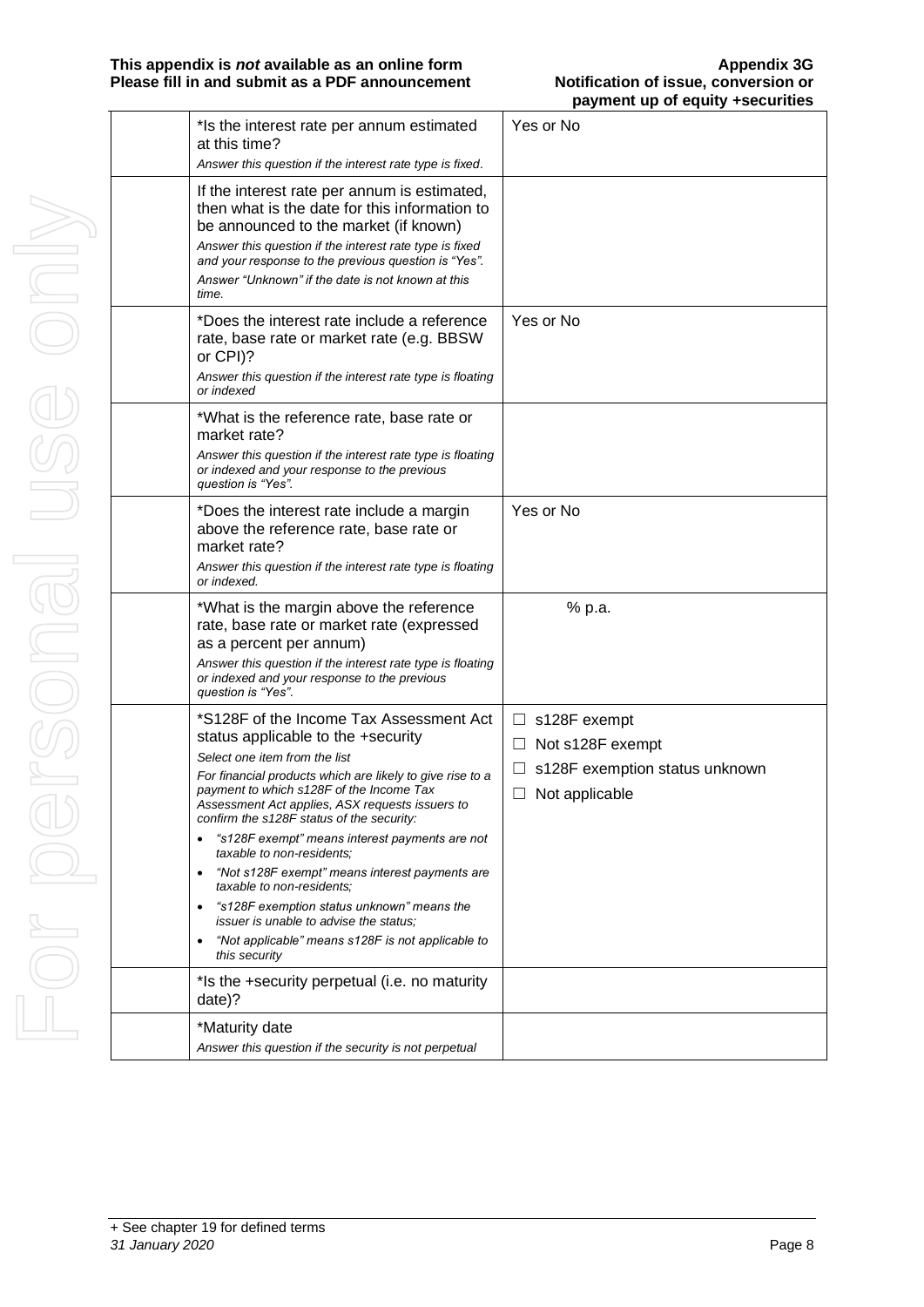### **This appendix is** *not* **available as an online form<br>
<b>Please fill in and submit as a PDF announcement Alternative Motification of issue, conversion or Please fill in and submit as a PDF announcement**

| *Select other features applicable to the<br>+security<br>Up to 4 features can be selected. Further information<br>is available in the Guide to the Naming Conventions<br>and Security Descriptions for ASX Quoted Debt and<br><b>Hybrid Securities.</b>                                                                                                                                                                                                                                                                                       | Simple<br>$\Box$<br>Subordinated<br>Secured<br>$\Box$<br>Converting<br>Convertible<br>$\perp$<br>Transformable<br>Exchangeable<br>$\Box$<br>Cumulative<br>Non-Cumulative<br>$\perp$<br>Redeemable<br>Extendable<br>Reset |
|-----------------------------------------------------------------------------------------------------------------------------------------------------------------------------------------------------------------------------------------------------------------------------------------------------------------------------------------------------------------------------------------------------------------------------------------------------------------------------------------------------------------------------------------------|--------------------------------------------------------------------------------------------------------------------------------------------------------------------------------------------------------------------------|
|                                                                                                                                                                                                                                                                                                                                                                                                                                                                                                                                               | Step-Down<br>Step-Up<br>$\Box$<br>Stapled<br>$\Box$<br>None of the above                                                                                                                                                 |
| *Is there a first trigger date on which a right<br>of conversion, redemption, call or put can<br>be exercised (whichever is first)?                                                                                                                                                                                                                                                                                                                                                                                                           | No                                                                                                                                                                                                                       |
| *If yes, what is the first trigger date<br>Answer this question if your response to the previous<br>question is "Yes".                                                                                                                                                                                                                                                                                                                                                                                                                        |                                                                                                                                                                                                                          |
| Details of the number and type of +security<br>(including its ASX security code if the<br>+security is quoted on ASX) that will be<br>issued if the securities to be quoted are<br>converted, transformed or exchanged<br>Answer this question if the security features include<br>"converting", "convertible", "transformable" or<br>"exchangeable".<br>For example, if the security can be converted into<br>1,000 fully paid ordinary shares with ASX security<br>code ABC, please insert "1,000 fully paid ordinary<br>shares (ASX:ABC)". |                                                                                                                                                                                                                          |

### Part 4 – Issue details

| Question<br>No.  | Question                                                                                                                                                       | <b>Answer</b> |
|------------------|----------------------------------------------------------------------------------------------------------------------------------------------------------------|---------------|
| 4.1              | *Have the +securities been issued yet?                                                                                                                         | Yes           |
| 4.1a             | *What was their date of issue?<br>Answer this question if your response to Q4.1 is<br>"Yes".                                                                   | 2 March 2021  |
| 4.1 <sub>b</sub> | *What is their proposed date of issue?<br>Answer this question if your response to Q4.1 is "No".                                                               |               |
| 4.2              | *Are the +securities being issued for a<br>cash consideration?<br>If the securities are being issued for nil cash<br>consideration, answer this question "No". | Yes           |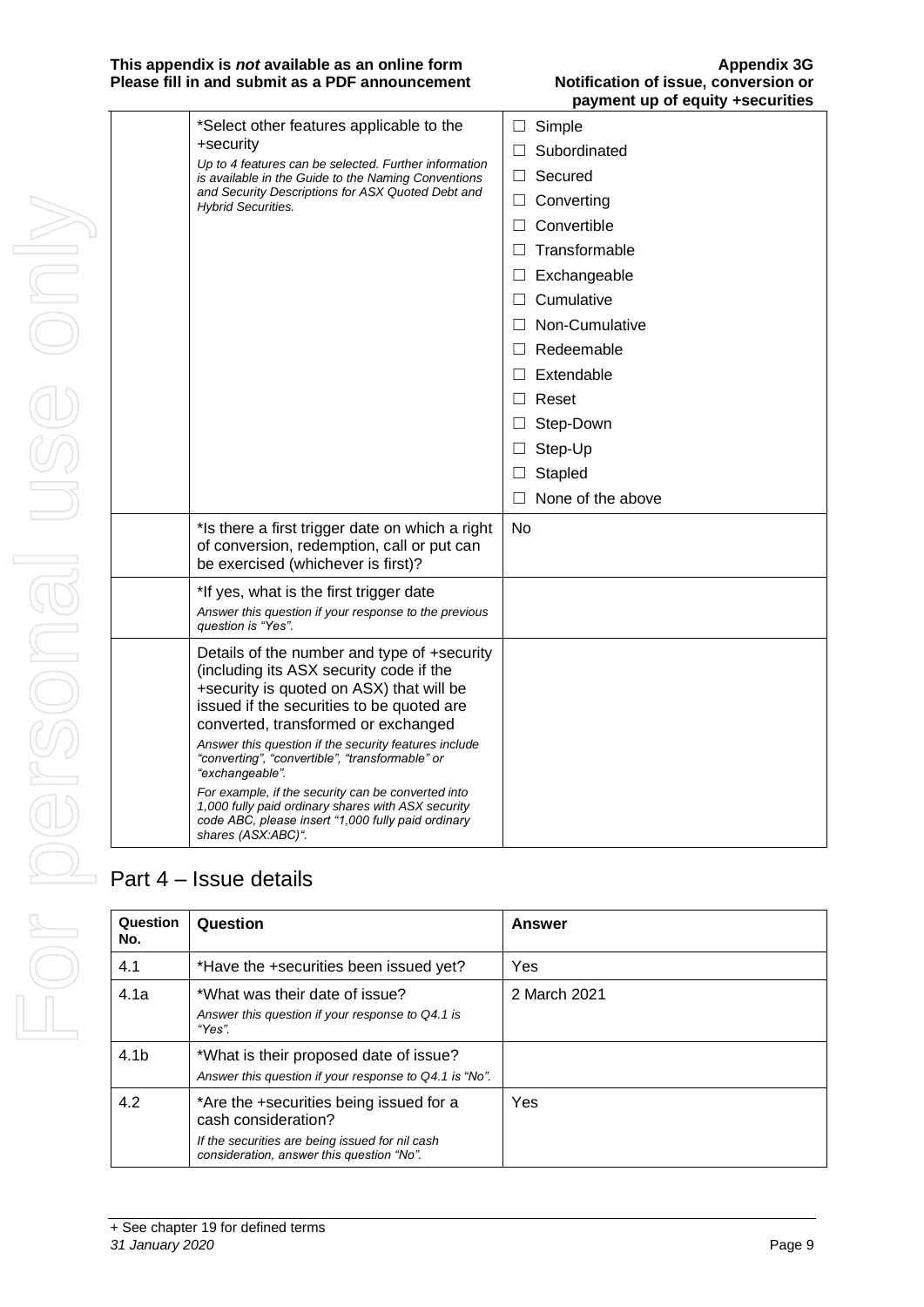| 4.2a | *In what currency is the cash consideration<br>being paid<br>For example, if the consideration is being paid in<br>Australian Dollars, state AUD.<br>Answer this question if your response to Q4.2 is<br>"Yes". | <b>AUD</b>                                                              |
|------|-----------------------------------------------------------------------------------------------------------------------------------------------------------------------------------------------------------------|-------------------------------------------------------------------------|
|      |                                                                                                                                                                                                                 |                                                                         |
| 4.2b | *What is the issue price per +security                                                                                                                                                                          | \$0.0001                                                                |
|      | Answer this question if your response to Q4.2 is "Yes"<br>and by reference to the issue currency provided in<br>your response to Q4.2a.                                                                         |                                                                         |
|      | Note: you cannot enter a nil amount here. If the<br>securities are being issued for nil cash consideration.<br>answer Q4.2 as "No" and complete Q4.2c.                                                          |                                                                         |
| 4.2c | Please describe the consideration being<br>provided for the +securities<br>Answer this question if your response to Q4.2 is "No".                                                                               | Options issued pursuant to lead manager<br>mandate for capital raising. |
| 4.3  | Any other information the entity wishes to<br>provide about the issue                                                                                                                                           |                                                                         |

### Part 5 – Unquoted +securities on issue

Following the issue of the +securities the subject of this application, the unquoted issued +securities of the entity will comprise:

*Note: the figures provided in the table in section 5.1 below are used to calculate part of the total market capitalisation of the entity published by ASX from time to time. Please make sure you include in the table each class of unquoted securities issued by the entity.*

*Restricted securities should be included in table 5.1.*

| *ASX security code and description                    | *Total number of +securities on issue |
|-------------------------------------------------------|---------------------------------------|
| Options<br>Exercise price: \$0.045 Expiry: 30/06/22   | 27,000,000                            |
| Options<br>Exercise price: \$0.082 Expiry: 03/05/21   | 6,300,000                             |
| Options<br>Exercise price: \$0.04 Expiry: 28/02/22    | 3,833,333                             |
| Options<br>Exercise price: \$0.025 Expiry: 02/05/21   | 6,615,021                             |
| Options<br>Exercise price: \$0.025 Expiry: 28/07/2023 | 4,500,000                             |
| Options<br>Exercise price: \$0.135 Expiry: 02/03/2024 | 50,000,000                            |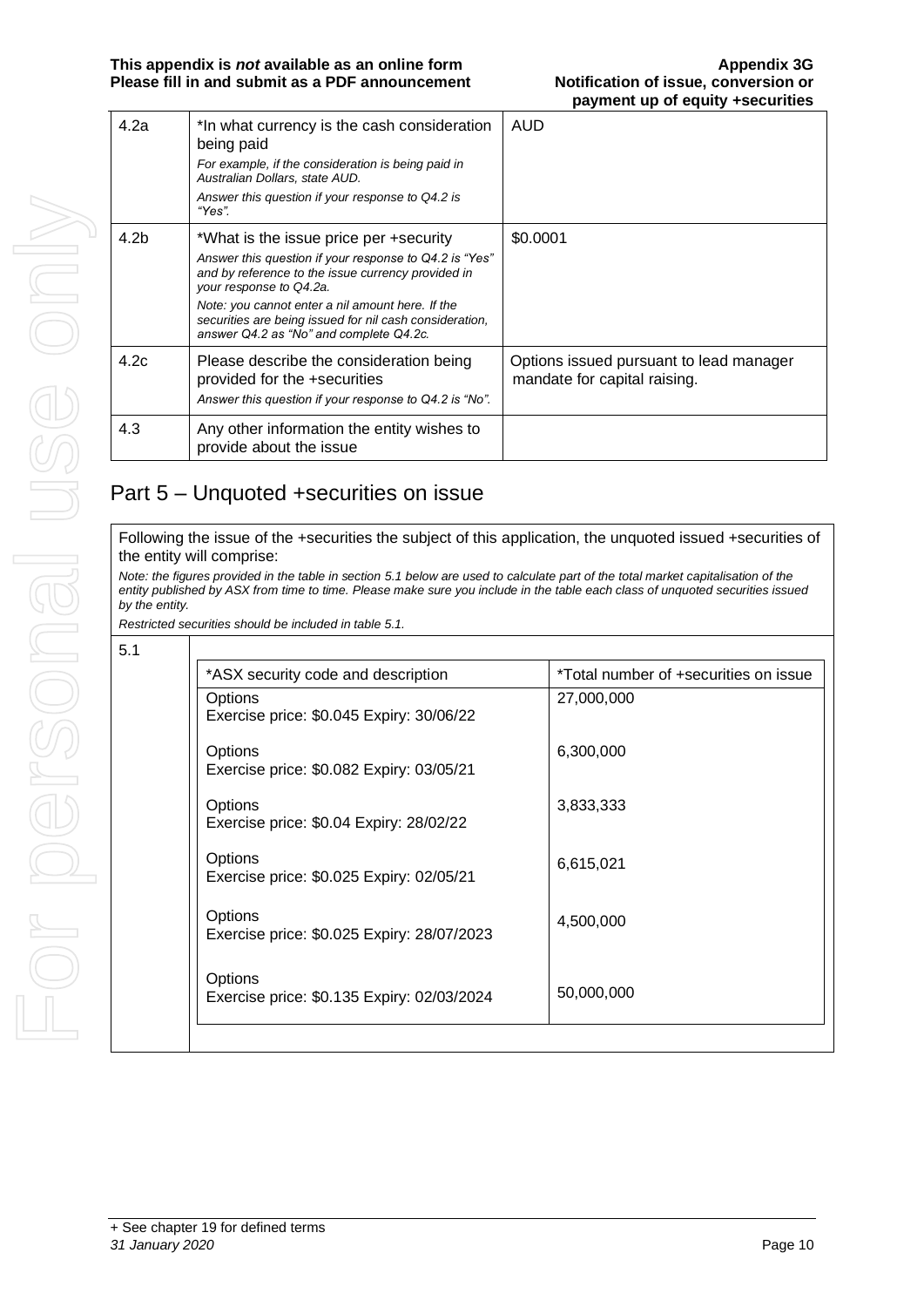### Part 6 – Other Listing Rule requirements

*The questions in this Part should only be answered if you are an ASX Listing (ASX Foreign Exempt Listings and ASX Debt Listings do not need to complete this Part) and:*

|             | your response to Q2.1 is "+securities issued under an +employee incentive scheme that are not being immediately quoted |  |
|-------------|------------------------------------------------------------------------------------------------------------------------|--|
| on ASX"; or |                                                                                                                        |  |

- *your response to Q2.1 is "Other"*

| Question<br>No.  | Question                                                                                                                                                                                                                                                                                                                                      | Answer         |
|------------------|-----------------------------------------------------------------------------------------------------------------------------------------------------------------------------------------------------------------------------------------------------------------------------------------------------------------------------------------------|----------------|
| 6.1              | *Are the securities being issued under<br>Listing Rule 7.2 exception $131$ and therefore<br>the issue does not need any security holder<br>approval under Listing Rule 7.1?<br>Answer this question if your response to Q2.1 is<br>"securities issued under an employee incentive<br>scheme that are not being immediately quoted on<br>ASX". | N <sub>0</sub> |
| 6.2              | *Has the entity obtained, or is it obtaining,<br>+security holder approval for the issue<br>under listing rule 7.1?<br>Answer this question if the response to Q6.1 is "No".                                                                                                                                                                  | <b>No</b>      |
| 6.2a             | *Date of meeting or proposed meeting to<br>approve the issue under listing rule 7.1<br>Answer this question if the response to Q6.1 is "No"<br>and the response to Q6.2 is "Yes".                                                                                                                                                             | N/A            |
| 6.2 <sub>b</sub> | *Are any of the +securities being issued<br>without +security holder approval using the<br>entity's 15% placement capacity under<br>listing rule 7.1?<br>Answer this question if the response to Q6.1 is "No"<br>and the response to Q6.2 is "No".                                                                                            | Yes            |

<sup>1</sup> *Exception 13* An issue of securities under an employee incentive scheme if within 3 years before the issue date:

- (a) in the case of a scheme established before the entity was listed a summary of the terms of the scheme and the maximum number of equity securities proposed to be issued under the scheme were set out in the prospectus, PDS or information memorandum lodged with ASX under rule 1.1 condition 3; or
- (b) the holders of the entity's ordinary securities have approved the issue of equity securities under the scheme as an exception to this rule. The notice of meeting must have included:
	- a summary of the terms of the scheme.
	- the number of securities issued under the scheme since the entity was listed or the date of the last approval under this rule;
	- the maximum number of +equity securities proposed to be issued under the scheme following the approval; and
	- a voting exclusion statement.

Exception 13 is only available if and to the extent that the number of +equity securities issued under the scheme does not exceed the maximum number set out in the entity's prospectus, PDS or information memorandum (in the case of (a) above) or in the notice of meeting (in the case of (b) above).

Exception 13 ceases to be available if there is a material change to the terms of the scheme from those set out in the entity's prospectus, PDS or information memorandum (in the case of (a) above) or in the notice of meeting (in the case of (b) above).